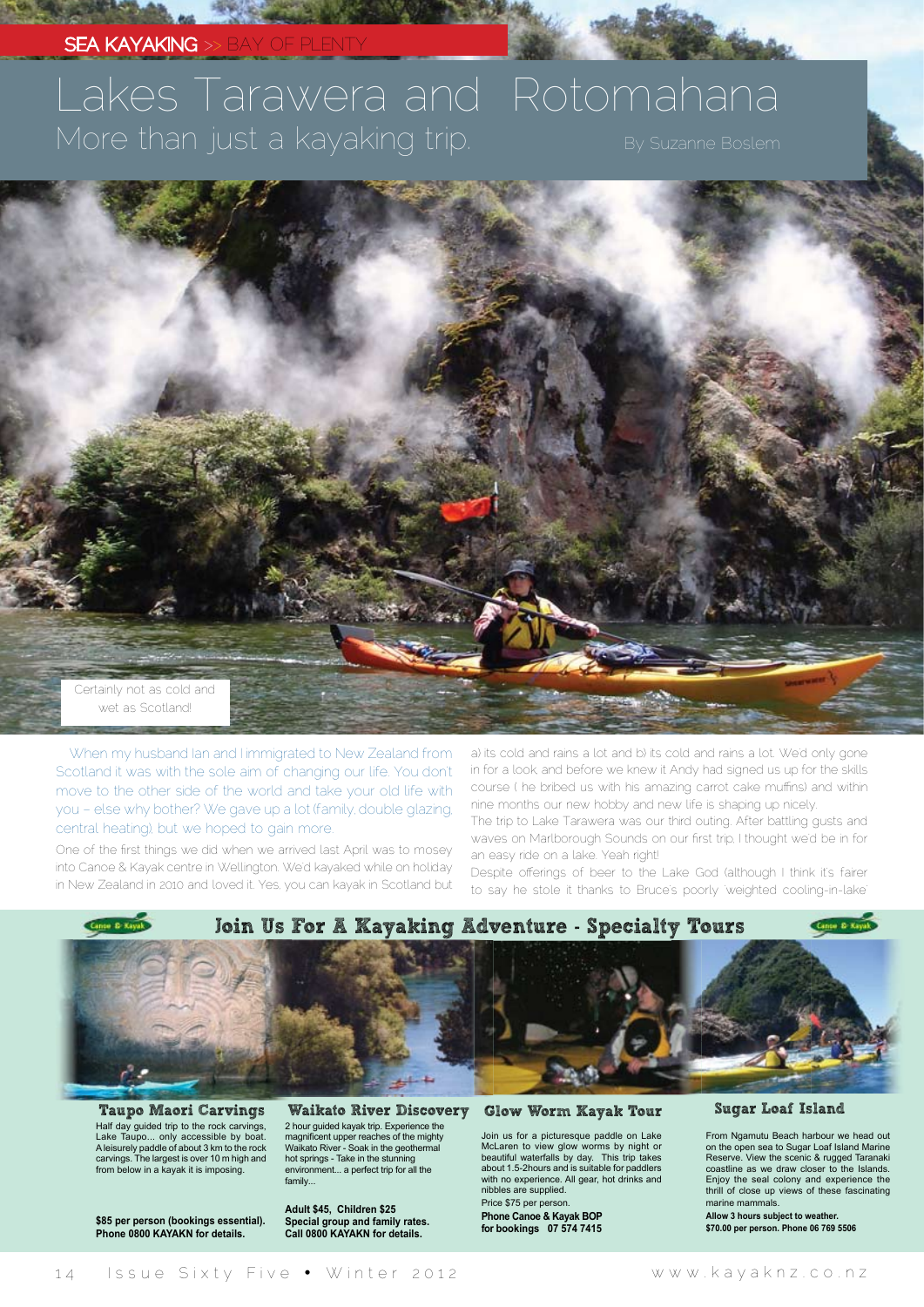technique), we didn't get on the water until day three. Day one was spent travelling and shopping for chicken, and day two was too gusty. So trip leader Neil moved the days about and we stayed on dry land, tramping to the stunning Tarawera Falls instead. None of which was a hardship, but we were glad to get on the water on day three.

A decent kayak from Boatshed Bay to Te Rata Bay was a combination of strong winds and calm inlets. When we reached Hot Water Beach, it was more like the Gold Coast than a DOC campsite thanks to a father and son bonding session and groups of young people water-skiing, so it was tough to find camping spots. Still, we all got a bath in the hot water pools, once we got used to the top metre being burny hot and the bottom metre being freezing cold.

And for dinner, the Lake God offered us up a few trout. We didn't even have to catch it – our fellow campers had more than they could eat so we were happy to help out.

Ian and I hadn't been camping for four years, so it was good to get under canvas again. And thanks to the earplugs even the teenagers' midnight antics didn't keep us awake.

Day four was the major highlight, though. It was a short paddle to the portage track to Lake Rotomahana. Never has a 1.5 km trek up an easy incline been so frustrating and so funny. I was one of three to try a spot of off-road kayaking - it may be the quickest way to the water, but I wouldn't recommend it. And the tree across the track just took the biscuit.

Lake Rotomahana isn't easy to get to, but that's part of its charm, along with the abundant birdlife and geothermal activity. We had it to ourselves except for the pleasure boat that transported a few Japanese tourists around the lake – not the only encounter we'd have with the Japanese, but more of that later!

The gusty winds continued but again, punching through headwinds and choppy white-topped waves (who knew lakes had waves!) was always followed by sunny sheltered calmness. I'd like to say the portage back was easier with practice but, judging by the swearing,



Beautiful clear skies.



rasdex

## designs from Europe, **Quality** from NZ

European designed, New Zealand made kit for all types of kayaking, available in selected kayak stores. For details see www.rasdex.co.nz

- **:- Buoyancy vests**
- \* Paddle jackets
- : Paddle pants
- **Rhino decks**
- **Spraydecks**

### info@rasdex.co.nz www.rasdex.co.nz

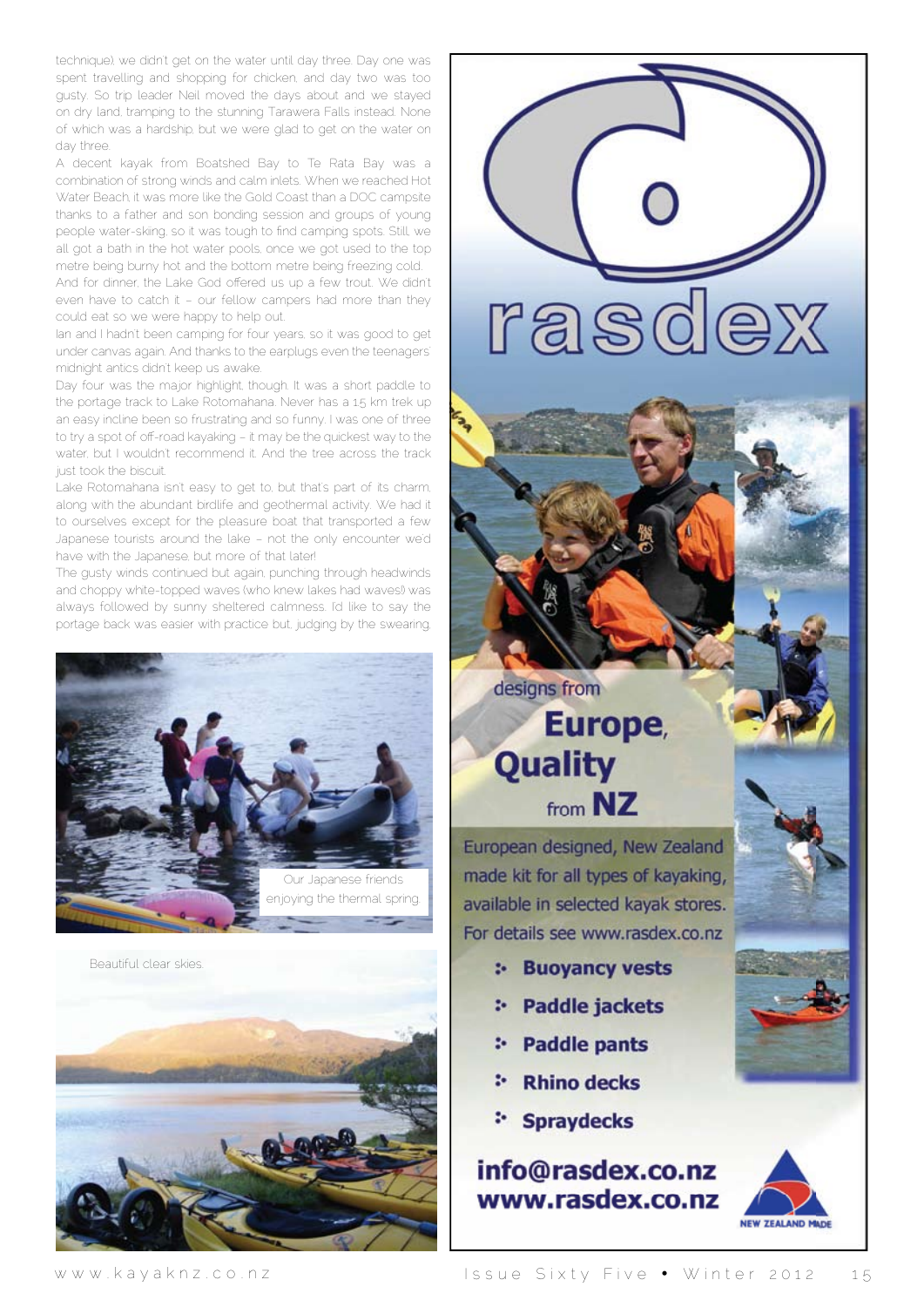

and the UK might have a lot in common, but I've found that it's the differences that make it interesting (and itchy).

The last paddling day started easily enough. Te Rata Bay is nicely sheltered, but we could all see the chop out on the lake and there was going to be no direct route over for us. We gritted our teeth and kayaked south into the headwind until we could cross safely.

Kayaking will be a key part of our new life here – all Andy and Neil have to do is persuade us to buy the kayaks. We've got the skills and the roof racks…it's only a matter of time. Although I reckon we should probably buy a house first with double glazing and central heating – Scots have gone soft!

Pictures: Left - Wheels were a great help... most of the time. Below - Speed was not a causal factor on this hairpin bend. Thankfully no-one was injured in the incident. Right - They've certainly got central

heating sorted in these parts.

tired people and portaging don't mix. If kayaks were meant to have wheels, they'd have a motor as well.

And now for the bizarre bit. The fathers and sons had left Hot Water Beach, but instead we were met by a group of Japanese in pyjamas who turfed us off our landing beach.

They soon clambered back onto their luxury chartered yacht, changed into towels and sailed out all of three metres in their rubber dinghy to fall into the hot water and shout loudly at each other. Turns out they were filming a TV comedy – it made us laugh, although probably more at them than with them. We spent a relaxing evening watching the sun set casting amazing colours onto Mount Tarawera. It was also my first encounter with sandflies. Scotland has midges, but having never had an insect bite in my life, I didn't think I needed insect repellent. Wrong. New Zealand